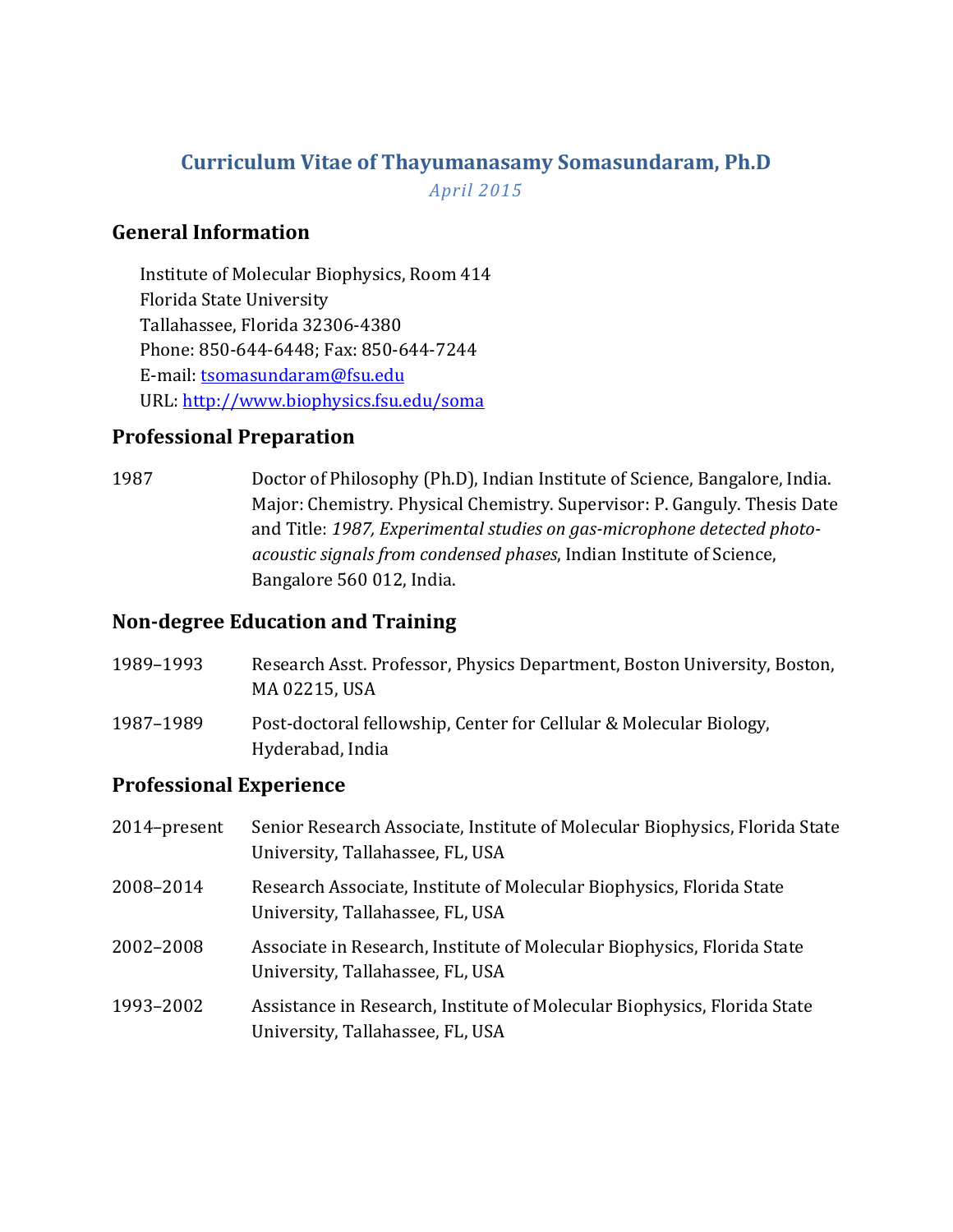### **Publications**

#### **Journals and Book Articles**

32.['The structure of lombricine kinase: implications for phosphagen kinase](http://www.jbc.org/content/early/2011/01/06/jbc.M110.202796.full.pdf)  [conformational changes'](http://www.jbc.org/content/early/2011/01/06/jbc.M110.202796.full.pdf), D .J. Bush, O. Kirillova, S.A. Clark, O. Davulcu, F. Fabiola, Q. Xie, **Thayumanasamy Somasundaram**, W.R. Ellington, and M.S. Chapman. J. Biol Chem. M110 .202796, (2011). [\[DOI Link\]](http://www.jbc.org/lookup/doi/10.1074/jbc.M110.202796)

31.['De-icing: Recovery of Diffraction Intensities in the presence of Ice Rings'](http://journals.iucr.org/d/issues/2010/06/00/ea5117/index.html), Michael Chapman and **Thayumanasamy Somasundaram**. Acta Cryst. **D66**, 741-744 (2010). [\[DOI Link\]](http://dx.doi.org/10.1107/S0907444910012436)

30.' [Spackling the crack: stabilizing human fibroblast growth factor-1 by targeting the](https://www.sciencedirect.com/science/article/pii/S002228360700705X?np=y)  N- and c- terminus β[-strand interactions'](https://www.sciencedirect.com/science/article/pii/S002228360700705X?np=y) Vikash Kumar Dubey , Jihun Lee, **T. Somasundaram**, Sachiko Blaber, and M. Blaber. J. Mol. Biol. **371(1)**, 256-268 (2007). [\[DOI Link\]](http://dx.doi.org/10.1016/j.jmb.2007.05.065)

29.' [Conversion of type I 4:6 to 3:5 ß-turn types in human acidic fibroblast growth](http://onlinelibrary.wiley.com/doi/10.1002/prot.20808/abstract)  [factor '](http://onlinelibrary.wiley.com/doi/10.1002/prot.20808/abstract), Jihun Lee, Vikash Kumar Dubey, **T. Somasundaram**, and M. Blaber. Proteins: Structure, Function, and Bioinformatics **62(3)**, 686-697 (2006). [\[DOI Link\]](http://dx.doi.org/10.1002/prot.20808)

28.'An atomic resolution structure for human fibroblast growth factor 1', Matthew J. Bernett, **T. Somasundaram**, and M. Blaber. Proteins: Structure, Function, and Bioinformatics **57(3)**, 626-634 (2004). [\[DOI Link\]](http://dx.doi.org/10.1002/prot.20239)

27.' [The putative catalytic bases have, at most, an accessory role in the mechanism of](http://www.jbc.org/content/278/29/26952)  [arginine kinase '](http://www.jbc.org/content/278/29/26952), P.S. Pruett, A. Azzi, S.A. Clark, M.S. Yousef, J.L. Gattis, **T. Somasundaram**, W.R. Ellington and M. S. Chapman. J Biol Chem **278(29)**, 26952-57 (2003). [\[DOI Link\]](http://dx.doi.org/10.1074/jbc.M212931200)

26.' [Structure determination of adeno-associated virus 2: three complete virus particles](http://onlinelibrary.wiley.com/doi/10.1107/S0907444903005675/abstract)  [per asymmetric unit '](http://onlinelibrary.wiley.com/doi/10.1107/S0907444903005675/abstract), Q. Xie, **T. Somasundaram** , S. Bhatia, W. Bu and M. S. Chapman. Acta Cryst **D59(6)**, 959-970 (2003). [\[DOI Link\]](http://dx.doi.org/10.1107/S0907444903005675)

25.' Induced fit in guanidino kinases-Comparison of substrate-free and transition state [analog structures of arginine kinase '](http://onlinelibrary.wiley.com/doi/10.1110/ps.0226303/abstract), M.S. Yousef, S. A. Clark, P. K. Pruett, **T. Somasundaram** , W. R. Ellington and M. S. Chapman. Protein Sci **12(1)**, 103-111  $(2003)$ .  $[$ DOI Link]

24.'Refinement of the arginine kinase transition-state analogue complex at 1.2 A [resolution: mechanistic insights '](http://onlinelibrary.wiley.com/doi/10.1107/S0907444902014683/abstract), M.S. Yousef, F. Fabiola, J.L. Gattis, **T. Somasundaram** , and M. S. Chapman. Acta Cryst **D58 (12)**, 2009-2017 (2002). [\[DOI Link\]](http://dx.doi.org/10.1107/S0907444902014683)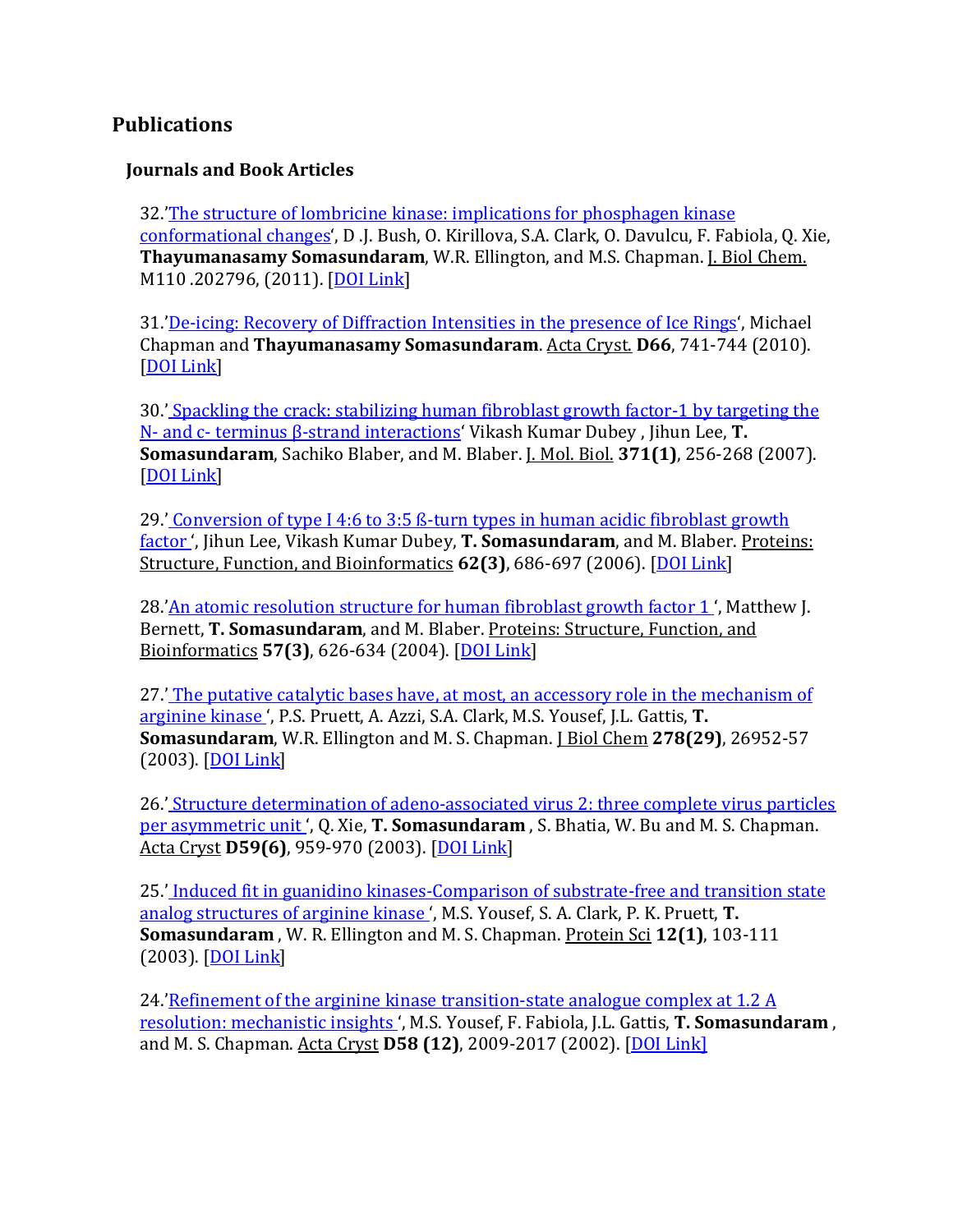[23.'](http://dx.doi.org/10.1107/S0907444902014683) [The atomic structure of adeno-associated virus \(AAV-2\), a vector for human gene](http://dx.doi.org/10.1107/S0907444902014683)  [therapy '](http://www.pnas.org/content/99/16/10405), Q. Xie, W. Bu, S. Bhatia, J. Hare, **T. Somasundaram** , A. Azzi, and M. S. Chapman. Proc Natl Acad Sci (USA) **99 (16)**, 10405-10410 (2002). [\[DOI Link\]](http://dx.doi.org/10.1073/pnas.162250899)

22.' [Polylysine induces an antiparallel actin dimerthat nucleates filament assembly:](http://www.jbc.org/content/early/2002/04/03/jbc.M201371200)  [Crystal Structure at 3.5-A resolution '](http://www.jbc.org/content/early/2002/04/03/jbc.M201371200), M.R. Bubb, L. Govindasamy, E.G. Yarmola, S.M. Vorobiev, S.C. Almo, **T. Somasundaram**, M.S. Chapman, M. Agbandje-McKenna, and R. McKenna. J Biol Chem **277 (23)**, 20999-21006 (2002); PIP M201371200 April 3, 2002. [\[DOI Link\]](http://dx.doi.org/10.1074/jbc.M201371200)

21.['Actin-latrunculin A structure and function '](http://www.jbc.org/content/early/2000/06/19/jbc.M004253200), E. G. Yarmola, **T. Somasundaram**, T. A. Boring, I. Spector, and M. R. Bubb, J Biol Chem **275(36)**, 28120-28127 (2000). [\[DOI](http://dx.doi.org/10.1074/jbc.M004253200)  [Link\]](http://dx.doi.org/10.1074/jbc.M004253200)

20.['Critical initial real-space refinement in the structure determination of arginine](http://journals.iucr.org/d/issues/1999/04/00/sx0024/index.html)  [kinase'](http://journals.iucr.org/d/issues/1999/04/00/sx0024/index.html), G. Zhou, **T. Somasundaram**, E. Blanc, Z. Chen, and M. S. Chapman, Acta Cryst **D55 (4)**, 835-845 (1999). [\[DOI Link\]](http://dx.doi.org/10.1107/S0907444999000888)

19.['Transition State Structure of Arginine Kinase: Implications for catalysis of](http://www.pnas.org/content/95/15/8449.full)  [bimolecular reactions'](http://www.pnas.org/content/95/15/8449.full), G. Zhou, **T. Somasundaram**, E. Blanc, G. Parthasarathy, W. R. Ellington, and M. S. Chapman, Proc Natl Acad of Sci(USA) **95 (15)**, 8449-8454 (1998).

18.['Expression, Purification from Inclusion Bodies, and Crystal Characterization of a](http://onlinelibrary.wiley.com/doi/10.1002/pro.5560060222/abstract)  [Transition State Analog Complex of Arginine Kinase: a Model for Studying Phosphagen](http://onlinelibrary.wiley.com/doi/10.1002/pro.5560060222/abstract)  [Kinases'](http://onlinelibrary.wiley.com/doi/10.1002/pro.5560060222/abstract), G. Zhou, G. Parthasarathy, **T. Somasundaram**, A. Ables, L. Roy, S. J. Strong, W. R. Ellington, and M. S. Chapman, Prot Sci **6,** 444-449 (1997).

17.['Methane-induced hemolysis of human erythrocytes'](http://www.biochemj.org/bj/307/0433/3070433.pdf), H. F. Batliwala, **T. Somasundaram**, E. E. Uzgiris, and L. Makowski, Biochem J **307,** 433-438 (1995).

16.['Optical cell for the study of biological systems under high gas pressures'](http://scitation.aip.org/content/aip/journal/rsi/66/5/10.1063/1.1146497), **T. Somasundaram**, and L. Makowski, Rev Sci Instrum **66**, 3311-3316 (1995).[\[DOI Link\]](http://dx.doi.org/10.1063/1.1146497)

15.['Binding site conformation dictates the color of the dye stains-all'](http://www.jbc.org/content/264/35/20923.full.pdf+html), Y. Sharma, Ch. M. Rao, S. C. Rao, A. G. Krishna, **T. Somasundaram**, and D. Balasubramanian, J Biol Chem **264**, 20923-20927 (1989).

14.['Calcium ion binding to d-](http://www.jbc.org/content/264/22/12794.full.pdf+html) and b-crystallins', Y. Sharma, Ch. M. Rao, M. L. Narasu, S. C. Rao, **T. Somasundaram**, A. Gopalakrishna, and D. Balasubramanian, J Biol Chem **264**, 12794-12799 (1989).

13.['The importance of an adsorbed liquid layer for the enhancement of photoacoustic](http://biophysics.fsu.edu/~soma/Publications/pas_meet1.html)  [signals'](http://biophysics.fsu.edu/~soma/Publications/pas_meet1.html), P. Ganguly and **T. Somasundaram**, in *" Photoacoustic and photothermal phenomena",* Eds. P. Hess and J. Pelzl, Springer Series in Optical Sciences, v. 58, pp. 316- 320, Springer-Verlag, Berlin, 1988.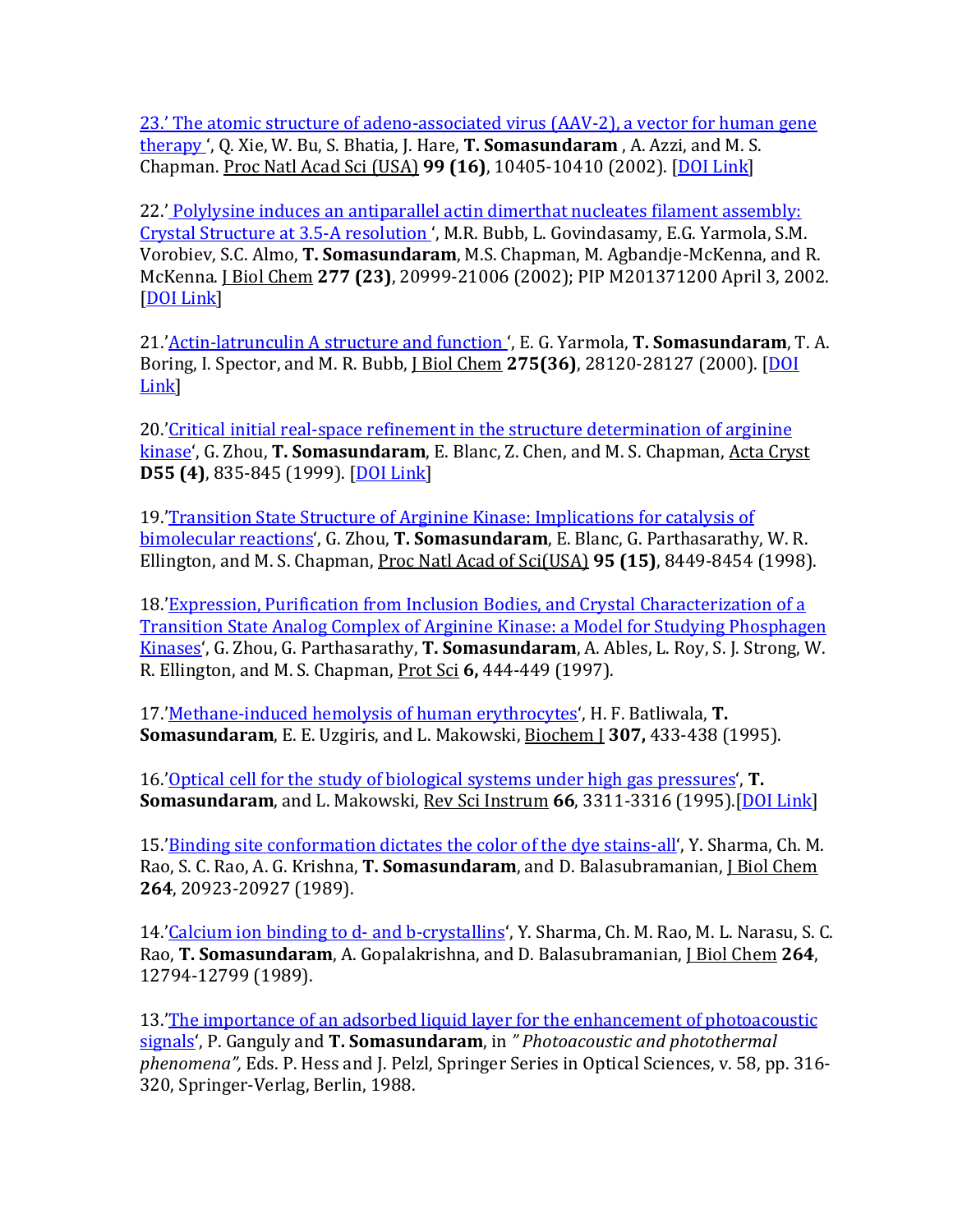12.['Influence of flowing gases on the amplitude of gas-microphone detected](http://biophysics.fsu.edu/~soma/Publications/pas_meet2.html)  [photoacoustic signals from porous and nonporous solids'](http://biophysics.fsu.edu/~soma/Publications/pas_meet2.html), P. Ganguly and **T. Somasundaram**, in *" Photoacoustic and photothermal phenomena "*, Eds. P. Hess and J. Pelzl, Springer Series in Optical Sciences, v. 58, pp. 333-334, Springer-Verlag, Berlin, 1988.

11. '*In situ* [photoacoustic spectroscopic studies of heterogeneous catalysts under](http://www.ias.ac.in/j_archive/bms/9/1/81-88/viewpage.html)  [conditions of gas flow',](http://www.ias.ac.in/j_archive/bms/9/1/81-88/viewpage.html) **T. Somasundaram** and P. Ganguly, Bull Mater Sci **9**, 81-87 (1987).

10.['Experiments with flowing gases in an](http://www.ias.ac.in/j_archive/chemsci/98/4/305-310/viewpage.html) open photoacoustic cell', P. Ganguly and **T. Somasundaram**, Proc Indian Acad Sci (Chem Sci) **98**, 305-309 (1987).

9.'Quantitative estimation of substances spotted on filter paper by photoacoustic [spectroscopy'](http://www.ias.ac.in/j_archive/chemsci/98/2/171-176/viewpage.html), **T. Somasundaram**, S.S.R. Rao, and P. Ganguly, Proc Indian Acad Sci (Chem Sci) **98**, 171-176 (1987).

8. ['Determination of acidities of zeolites by photoacoustic spectroscopy'](https://www.sciencedirect.com/science/article/pii/0144244987900042?np=y), **T. Somasundaram**, P. Ganguly, and C.N.R. Rao, Zeolites **7**, 404-407 (1987).

7. ['Studies on the enhancement of photoacoustic signals from non-porous solids in](http://link.springer.com/article/10.1007/BF00693971)  [presence of volatile liquids'](http://link.springer.com/article/10.1007/BF00693971), P. Ganguly and **T. Somasundaram**, Appl Phys **B43**, 43-52 (1987).

6. ['Photoacoustic investigation of phase transition in solids'](http://biophysics.fsu.edu/~soma/Pubs/Yr1987Nr01.html), **T. Somasundaram**, P. Ganguly, and C.N. R. Rao, J Phys C: Solid State Phys **19**, 2137-2151 (1986).[\[DOI Link\]](http://dx.doi.org/10.1088/0022-3719/19/13/006)

5. 'Investigation of solids and surfaces by photoacoustic spectroscopy', C.N.R. Rao, P. Ganguly, and **T. Somasundaram**, J Indian Chem Soc **63**, 1-9 (1986).

4. ['Enhancement of photoacoustic signals from condensed materials in the presence of](http://biophysics.fsu.edu/~soma/Pubs/Yr1985Nr01.html)  [volatile liquids: Influence of optical absorption coefficient,](http://biophysics.fsu.edu/~soma/Pubs/Yr1985Nr01.html) particle size, length of gas [phase, and chopping frequency'](http://biophysics.fsu.edu/~soma/Pubs/Yr1985Nr01.html), **T. Somasundaram** and P. Ganguly, J Appl Phys **57**, 5043-5047 (1985). [\[DOI Link\]](http://dx.doi.org/10.1063/1.335281)

3. ['Influence of adsorbed vapors on the photoacoustic spectra of liquids,](https://www.sciencedirect.com/science/article/pii/0021979784900717?np=y) **T. Somasundaram** and P. Ganguly, J Colloid Interface Sci **101**, 579-582 (1984). [\[DOI Link\]](http://dx.doi.org/10.1016/0021-9797%2884%2990071-7)

2. ['A novel technique for enhancing photoacoustic signals from solids',](http://biophysics.fsu.edu/~soma/Pubs/Yr1983Nr01.html) P. Ganguly and **T. Somasundaram**, Appl Phys Lett **43**, 160-162 (1983). [\[DOI Link\]](http://dx.doi.org/10.1063/1.94265)

1. 'Photoacoustic spectra of As<sub>2</sub>S<sub>3</sub>-As<sub>2</sub>Se<sub>3</sub> glasses', **T. Somasundaram**, P. Ganguly, and K.J. Rao, Proc Indian Acad Sci (Chem Sci) **92**, 65-71 (1983).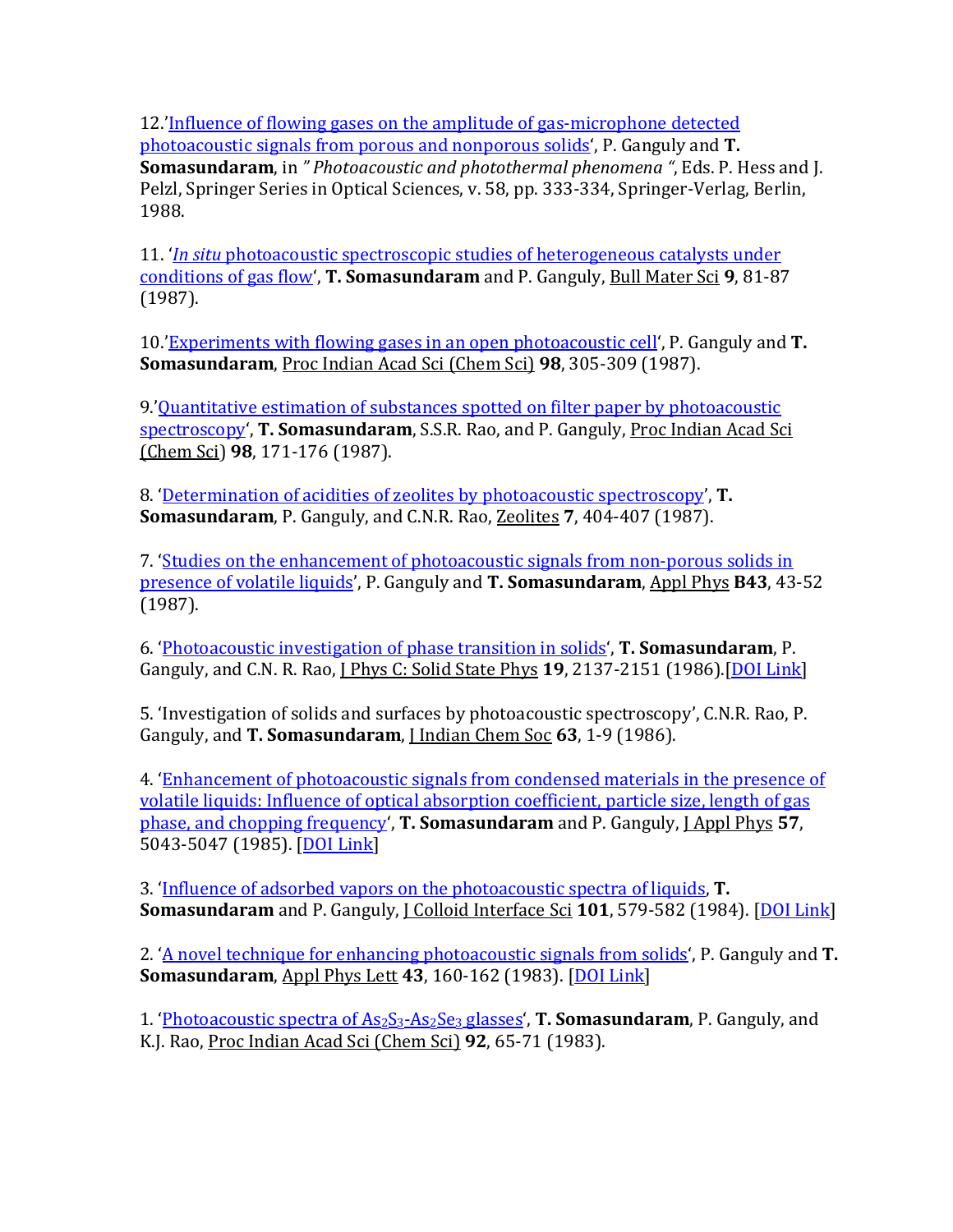#### **Invited Talks**

3. ['FSU's IMB Core Facilities and their capabilities'](http://www.biotech.ufl.edu/florida-core-networking/), **T. Somasundaram.** 2014 First Florida Core Network Event, UF-ICBR, Gainesville, Florida.

2. ['Effective Communication in the world of Shared Resources'](http://biophysics.fsu.edu/soma/wp-content/uploads/sites/13/2013/07/ECiWoSR.pdf), **T. Somasundaram.**  2013 First Annual Southeastern Association of Shared Resources, UGA, Athens, Georgia.

1. ['Cryo Crystallography at Synchrotrons'](http://biophysics.fsu.edu/soma/wp-content/uploads/sites/13/2013/07/CryoCrystallographyAtSynchrotrons.pdf) **T. Somasundaram**, 2007 Florida Chapter of AVS Science and Technology Society and FSM, UCF, Orlando, Florida,

#### **Symposium/Posters**

13. IMB XRF-Core Facility, T. Somasundaram, 2015 Fifth Annual Life Science Symposium: Ageing, Tallahassee, FL. Feb 19-20, 2015.

12. 'FSU's [IMB Core Facilities'](http://www.biotech.ufl.edu/florida-core-networking/?utm_source=Materials+Available%3A+Florida+Core+Network+Event&utm_campaign=Materials%3A+Fla+Core+Network+event&utm_medium=email), C. Mundoma, J. Hare and **T. Somasundaram**. 2014 First Florida Core Network Event, ICBR-UF, Gainesville, FL, Aug 15, 2014.

11. 'FSU [Core Facilities: Biophysical Cores'](http://biophysics.fsu.edu/soma/wp-content/uploads/sites/13/2014/02/LSS-Biophys-Cores.pdf), D. Sousa, B. Chen, C. Mundoma, and **T. Somasundaram**. 2014 Fourth Annual Life Sciences Symposium: Frontiers in Biomolecular Communication, Tallahassee, FL, Feb 13-14, 2014.

10. 'Development of a vascular injury therapeutic agent', E. Artikis, W. Johnson, T. Somasundaram, and E. Bienkiewicz, 8th Annual Research Fair, College of Medicine, FSU, Tallahassee, FL. Feb 14, 2012.

9. ' [Structure determination of Adeno-associated virus 2 in P1 cell with three complet e](http://biophysics.fsu.edu/~soma/Publications/poster9.html)  [virus particles.'](http://biophysics.fsu.edu/~soma/Publications/poster9.html), Q. Xie, **T. Somasundaram** , S. Bhatia, W. Bu, M. S. Chapman. 2003 Annual American Crystallographic Association Meeting, Covington, KY.

8. <u>'[Classical enzymology at atomic resolution –](http://biophysics.fsu.edu/~soma/Publications/poster8.html) Substrate alignment and induced fit</u>, M. S. Chapman, M. Yousef, S. A. Clark, P. Pruett, A. Azzi. J. Gattis, F. Fabiola, **T. Somasundaram** , and W. R. Ellington. 2002 IUCr XIX Congress, Geneva, Switzerland.

7. <u>'Structure of an anti-parallel action dimer</u>', C. Banchs, M. Bubb, L. Govindasa my, E. Yarmola, **T. Somasundaram** , M. Chapman, S. Vorobiev, S. Almo, M.A-McKenna, R. McKenna. 2002 Annual American Crystallographic Association Meeting, San Antonio, Texas.

6. ' [X-ray structure of apo-2,5-di-keto-D-gluconic acid reductase'](http://biophysics.fsu.edu/~soma/Publications/poster6.html), G. Sanli, **T. Somasundaram**, M. Blaber, 45th Biophysical Society Meeting, Feb. 17-21, 2001, Boston, MA. 257- Poster, B# 113 (2001).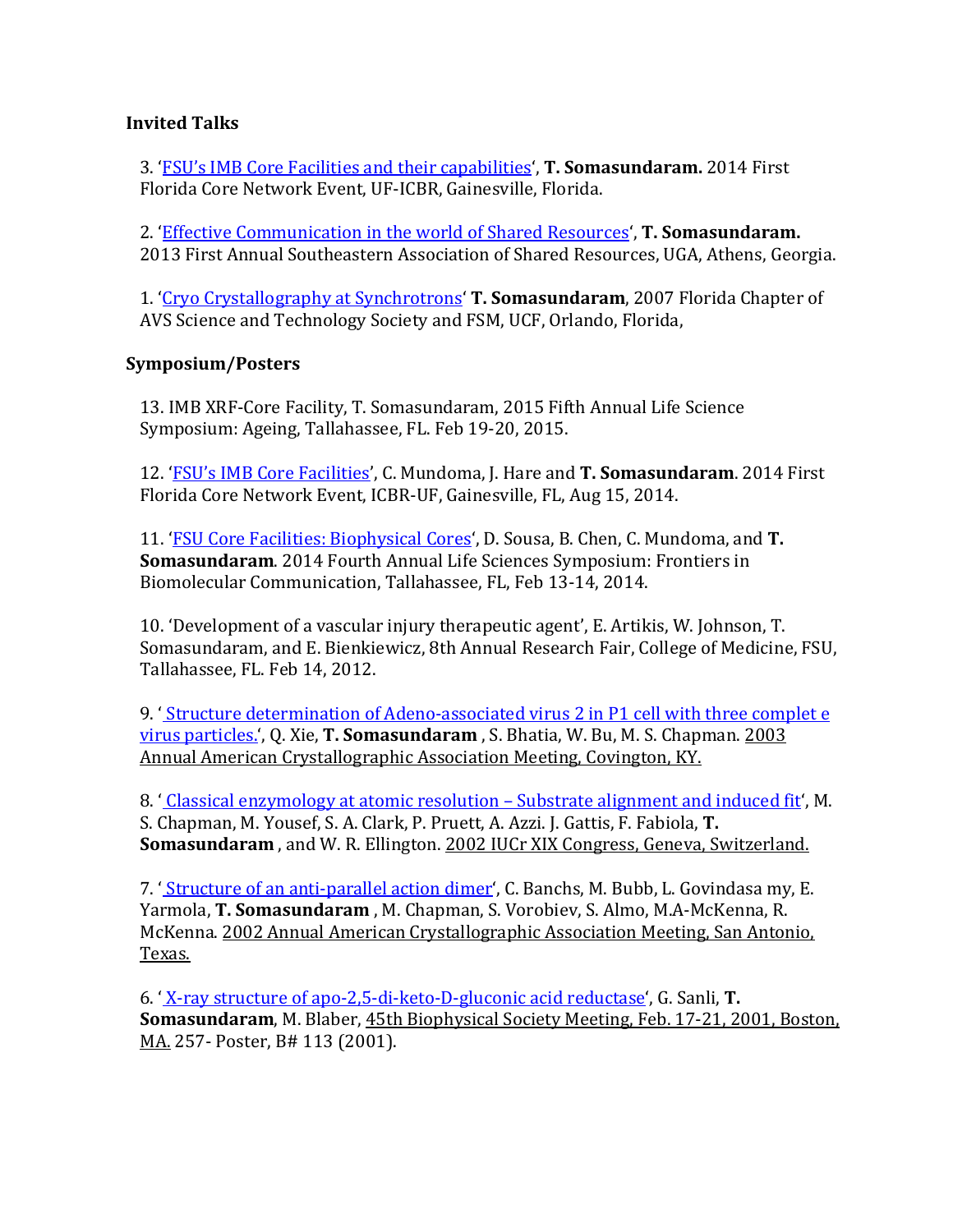5. ' [Catalysis in arginine kinase investigated through structure, mutagensis, and kine](http://biophysics.fsu.edu/~soma/Publications/poster5.html)  [tics'](http://biophysics.fsu.edu/~soma/Publications/poster5.html), P. Pruett, A. Azzi, J. G. Gattis, **T. Somasundaram**, W.R. Ellington, M.S. Chapman, ACA 2000 Annual Meeting. Abstract # W0078 (2000).

4. ' [Orbital Steering and Entropy: A Bimolecular Phosphoryl Transferase Transition Sta](http://biophysics.fsu.edu/~soma/Publications/poster4.html)  [te Analog at 1.8 Å Resolution'](http://biophysics.fsu.edu/~soma/Publications/poster4.html), J. L. Gattis, G. Zhou, P. S. Pruett, **T. Somasundaram**, W. R. Ellington, M. S. Chapman, ACA 1999 Annual Meeting. **S0207**, Abstract # W0120 (1999).

3. ['Transition state structure of arginine kinase: Implications for catalysis of biomo](http://biophysics.fsu.edu/~soma/Publications/poster3.html)  [lecular reactions',](http://biophysics.fsu.edu/~soma/Publications/poster3.html) M. S. ChapmanS. Chapman, G. Zhou, **T. Somasundaram**, E. Blanc, G. D. Parthasarathy, and W. R. Ellington. 1998 American Cr ystallographic Society Meeting, Arlington, VA. Abstract E0090 (1998).

2. ['The effect of small hydrophobic gas molecules on detergent-induced hemolysis'](http://biophysics.fsu.edu/~soma/Publications/poster2.html), H. Batliwala, **T. Somasundaram**, E. Uzgiris, and L. Makowski, 36th Annual Biophysical Society Meeting, Houston, TX, 1992. Biophys. J. **61** , A79 #457 (1992).

1. 'A novel technique for the enhancement of photoacoustic signal', **T. Somasundaram** and P. Ganguly, Third International conference on photoacoustic and photothermal spectroscopy, Paris, 1993. *[Phys Collog 44, C6: 239-242 (1983).* 

# **Internal and External Grants**

- Key Personnel, *A small angle X-ray scattering spectrometer for biophysical and soft matter research*, EIEG Funding, FSU Research Foundation, 2006 [\$66,000]
- Co-PI, *Critical Enhancements to the macromolecular X-Ray Facility*, EIEG Funding, FSU Research Foundation, 2007 [\$49,500]
- Co-PI, *Acquisition of Rigaku Automated Detector and X-Ray Generator System*, EIEG Funding, FSU Research Foundation, 2010 [\$44,000]
- Co-PI, *Crystallization Robot for X-Ray Crystallography Facility*, EIEG Funding, FSU Research Foundation, 2014 [\$49,000]